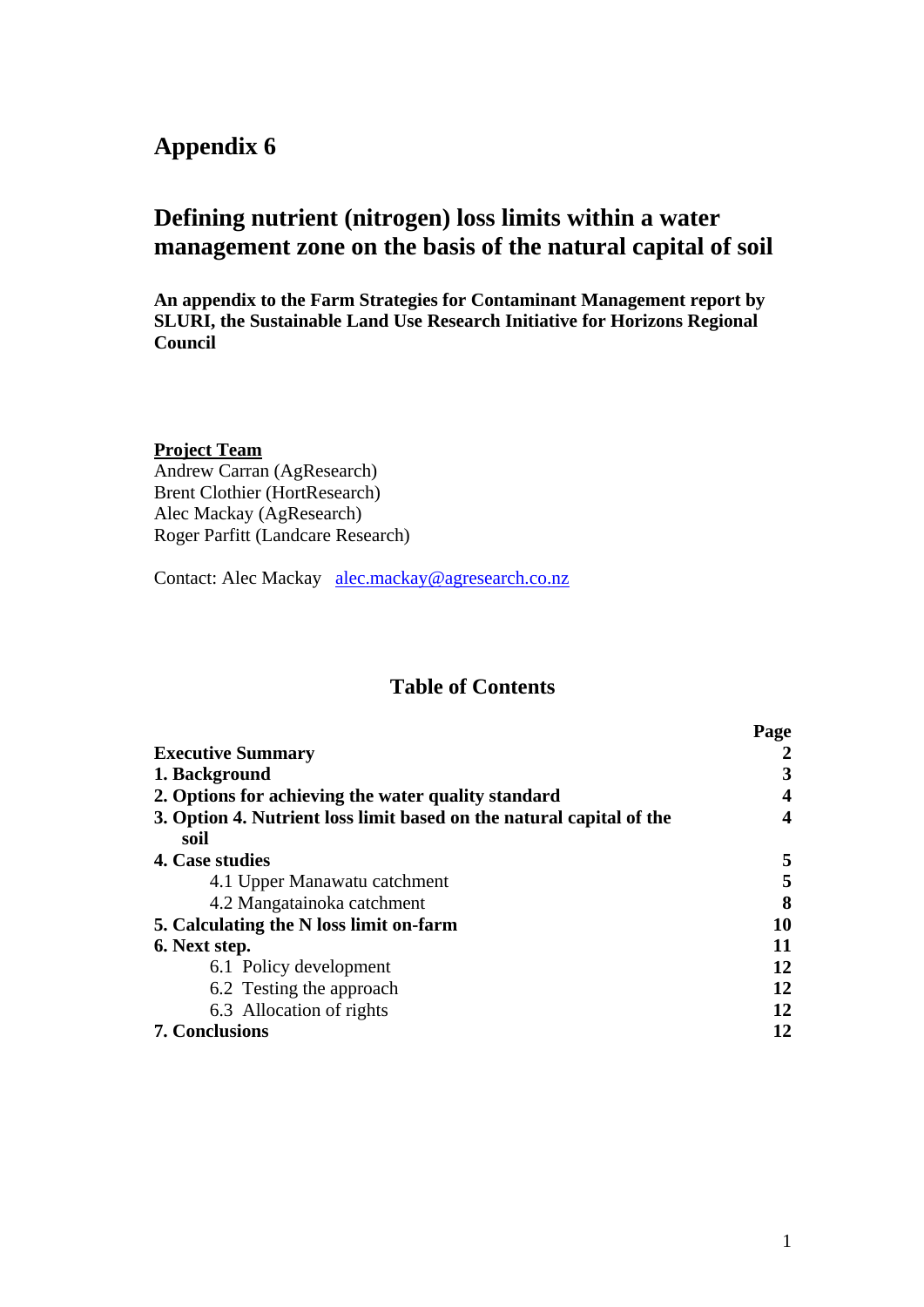#### **Executive summary**

- Current nitrogen (N) loadings in the Upper Manawatu River and Mangatainoka are more than twice the water quality standard set for each Water Management Zone (WMZ) by Horizons Regional Council in consultation with community.
- Horizons Regional Council have good data sets on the contribution of point-source N loadings to these two rivers and in a recent study "Farm strategies for contaminant mitigation" for Council by SLURI a direct link between land use and management decisions as it influences N losses and loadings in the Upper Manawatu river were established.. That study found significant reduction in the N loading could be achieved by a focus on intensive dairy operations.
- In a debrief with the Council's Research and Policy Teams on the findings in the draft report the observation was made that limiting policy development to existing intensive land uses, which includes cropping, market gardening, dairy and irrigated intensive sheep and beef, would result in improves to water quality, only if there was no further expansion of intensive land uses in the balance of the catchment. Any policy approach would therefore need to consider all land in the catchment from the outset.
- In this appendix to the "Farm strategies for contaminant mitigation" report, a number of catchment based approaches for achieving the water quality standard are identified and discussed. They included: capping current production systems, placing a limit on nutrient losses from intensive land uses, calculating an average nutrient loss limit for each hectare of land in the catchment, or allocating a nutrient loss limit for each hectare of land based on the biophysical potential of natural capital of the soil.
- Of the approaches listed, **allocating the nutrient loss limit based on the natural capital of the soil in the catchment** offered a basis for developing policy that is linked directly to the underlying natural biophysical resources in the catchment. It is independent of current land use and places no restrictions on future land-use options. It also provides all land users in the catchment with certainty by defining a nutrient loss limit based on the suite of soils they own, beyond this resource consent would be required and that includes a nutrient budget and mitigation strategy.
- The **Nitrogen (N) loss limit** is defined as the amount of N lost by leaching from the soil growing a legume based pasture fixing N biological, under optimum pastoral management (optimum grazing practice, Olsen P in optimum range, etc), before the introduction of additional technologies (N fertilisers, effluent and manures, intensive cropping, irrigation, etc). To calculate the N loss limit for a landscape unit, the values for attainable potential livestock carrying capacity for in a legume based pasture under optimum pastoral management, before the introduction of additional technologies listed in the extended legend of the Land use capability (LUC) worksheets are transformed to pasture production and used in OVERSEER® to calculate N leaching loss under a pastoral use.
- This new and novel natural-capital based approach was tested in two catchments (Upper Manawatu and Mangatainoka) using average data from the extend legend of the North Island LUC worksheets. At the farm scale the N-loss limit could be calculated using the information in the New Zealand Land Resource Inventory (NZLRI), or from information obtained from on-farm mapping. The approach offers the potential to utilise site specific information, including soil type, drainage class, landscape type and geo-spatial position, along with local rainfall to inform the calculations in OVERSEER®.
- To inform future debate and assist in refining current policy using this approach the following issues require further examination including a review of natural resource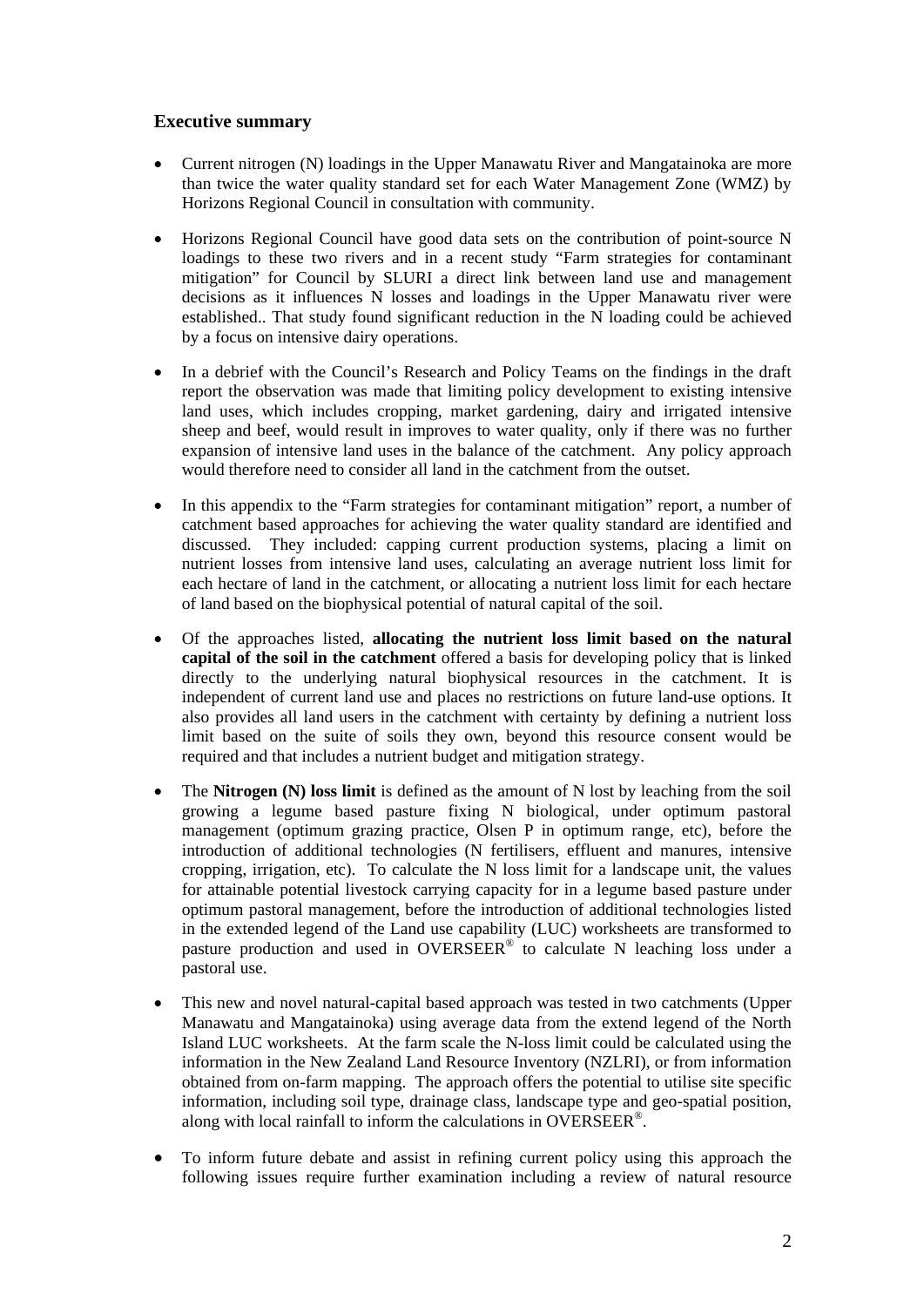based policy initiatives elsewhere in the world, the potential for using the approach as a trading scheme, testing of the approach with landowners in the region operating a range of intensive land uses in catchment with different geophysical configurations, the influence of the resolution of land based information on the calculated values, an examination of the efficiency of resource use when allocating nutrient loss limits based on the soils natural capital and the availability of and effectiveness of mitigation options to land owners farming landscapes with different potentials and limitations to use**.** 

We consider that this capital based approach to managing nutrient is a new methodology that should be at the forefront of sustainable development. We believe that the resilience of our future land-use production systems will be measured on their sustainable exploitation of natural capital, whilst minimising external coast to the environment. This approach in whatever final form it takes will achieve wins both way: productivity and protection.

## **1. Background**

Current nitrogen (N) loadings in the Upper Manawatu River and Mangatainoka are more than twice (744,000 and 518,000 kgN/yr, respectively) the N limits (341,000 and 238, 000 kgN/yr, respectively) set based on recommended standards for the Notified standards in the One Plan. To be in a position to develop a water management action plan, the point and non-point source N loadings into the river have to be established as the first step in managing down these nutrient loadings.

Horizons Regional Council have good data sets on the contribution of the major point source N loadings to the river and in a recent study conducted by SLURI the contribution of non-point source N loading from dairy and sheep and beef in the Upper Manawatu catchment were established. In that study the N loss in the river from the average dairy farm was found to amount to 15.4 kg/ha/yr. For sheep and beef the N loss was much smaller 3.9 kg/ha/yr. Over 90% of the total N in the river is from these two non-point sources, with dairy contributing about half of the N loading in the river, despite only representing 16% of the land use in the catchment.

The N loss from the average dairy farm calculated using OVERSEER<sup>®</sup> in the Upper Manawatu catchment was found to be 31 kgN/ha/yr, and for the average sheep and beef farm 7 kgN/ha/yr. By using a nitrogen transmission co-efficient of 0.50 for both dairying and sheep and beef operations, a direct link could be made between land use and management decisions as it influences N losses and loadings in the river.

In the short-term, significant reductions in the N loading in the river could be achieved by a focus on intensive dairy operations, as existing mitigations options offer the potential to reduce N losses by up to a third on the average dairy farm. While this approach offers a short-term policy option for Horizons Regional Council, it is based on the assumption that there will be no further conversion of sheep and beef to more intensive land uses (e.g. cropping, market gardening, dairy) or any further intensification of sheep and beef sector, all of which have the potential to increase the N loading in the river. Any policy approach will therefore need to consider all land owners in the catchment from the outset for a long-term water management action plan to achieve the goals of the community.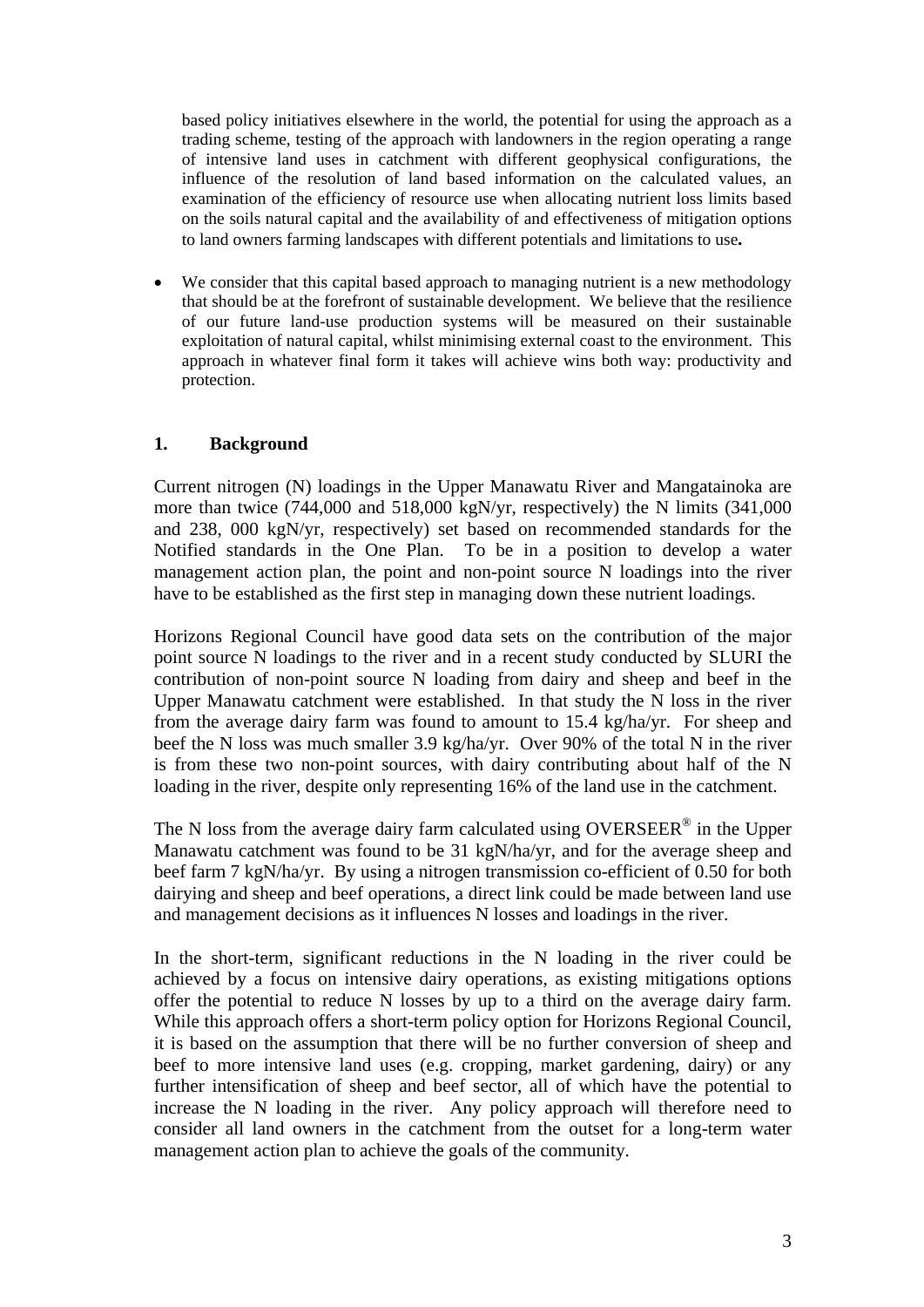## **2. Options for achieving the water quality standard**

There are a number of approaches Horizons Regional Council could use to achieve the water quality standard, including;

### 1**. Capping current production systems and nutrient (e.g. nitrogen) losses.**

Manage down regardless of N losses from individual farms, as is the case currently under consideration for the Taupo catchment.

2. **Place a limit on the losses of nutrient (e.g. nitrogen) from intensive land uses** Place restrictions of any further intensification, or require mitigation practices as an integral part of any ongoing land development.

3**. Calculate a nutrient (e.g. nitrogen) leaching loss limit for each ha.**  Using OVERSEER<sup>®</sup> to achieve the water quality standard and apply equally to each land owner. For the Upper Manawatu WMZ this would be 6.5 kgN/ha (Calculation  $=341,000$  kgN/yr divided by 130,000 ha Transmission co-efficient  $=0.50$ ). At current loading the average loss per ha is 15 kgN/ha.

#### 4. **Allocate a nutrient (e.g. nitrogen) loss limit based on the biophysical potential of natural capital of the soils.**

Option 1 favours, on one hand, the existing intensive land users and penalises land owners as yet not fully developed. It locks in the current land use pattern, and has the potential to limit future land use change.

Option 2, like 1, has a focus on limiting/controlling N loss by regulating land use. It would require a tight definition of intensification and a detailed description of each land use.

Option 3 fails to recognise that soils differ in their properties. Some soils will have very low N leaching losses because of physical limits to production (e.g. LUC VII).

Option 4 does not target a land use, intensity of use, or place a limit on production. Rather it allocates a nutrient (N) loss limit to each landscape unit based on the biophysical potential of natural capital of the soils.

## **3. Option 4. Nutrient loss limit based on the natural capital of the soil**

Allocating a nutrient loss limit based on the natural capital of the soil in the catchment offered an approach for developing policy that is linked directly to the underlying natural biophysical resources in the catchment. It is independent of current land use and places no restrictions on future land use change or options. It does provide all land uses in the catchment with certainty by defining a nutrient loss limit, beyond which a resource consent would be required, that included a nutrient budget and mitigation strategy. It is not too dissimilar to the concept of a water use take limit.

The nutrient (e.g. nitrogen) loss limit is defined as the amount of N lost by leaching from the soil growing a legume-based pasture fixing N biological, that is under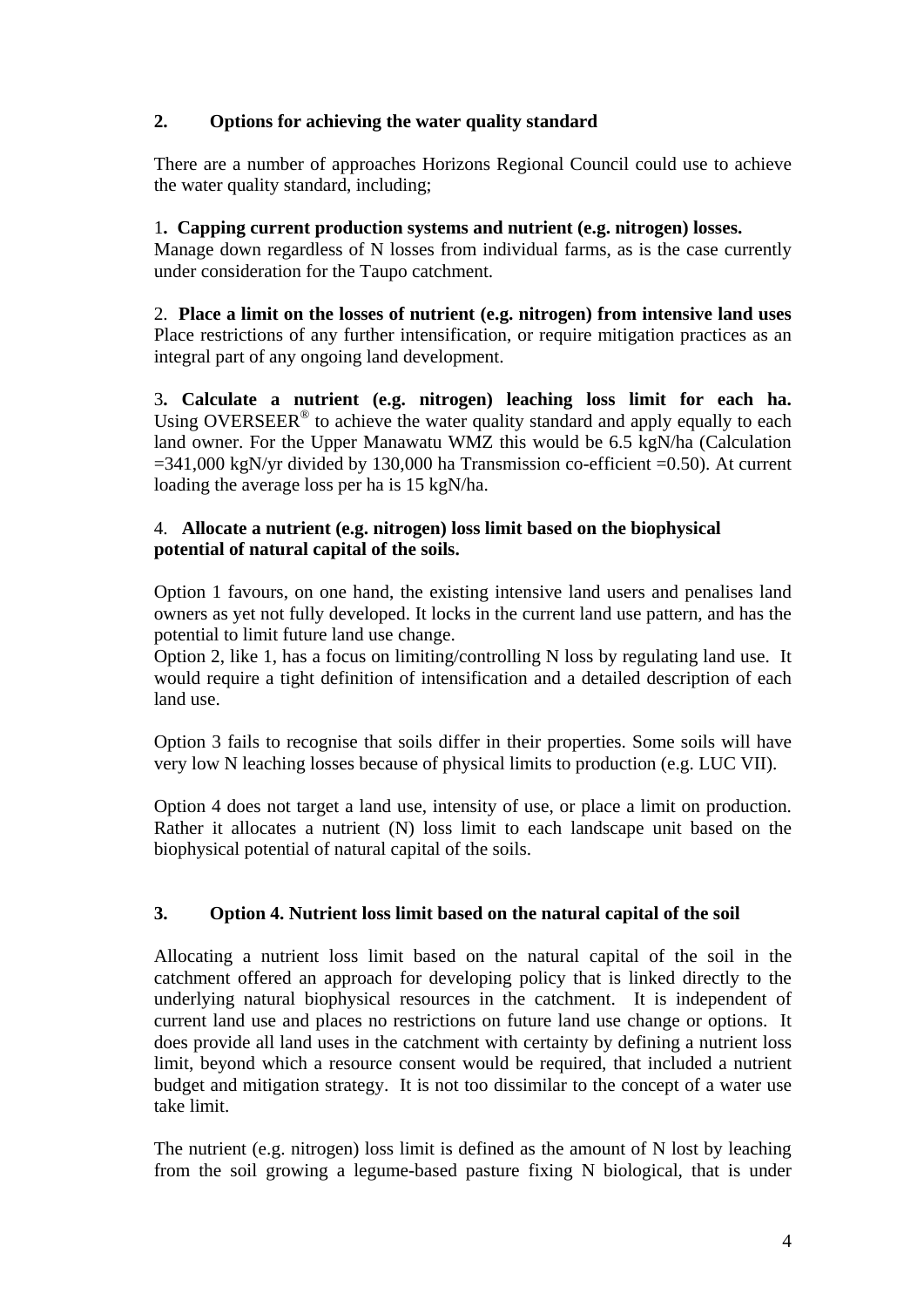optimum management (optimum grazing practice, Olsen P in optimum range, etc), before the introduction of additional technologies (N fertilisers, effluent and manures, intensive cropping, irrigation, etc). A legume based pasture system is selfregulating biological process with an upper limit on the amount of N that came be fixed and made available for plant growth and the environment. Potential production therefore reflects the underlying capacity of the soil to produce and cope.

To calculate the N loss limit for a given landscape unit, the potential animal stocking rate that can be sustained by a legume-based pasture fixing N biological, under optimum management, before the introduction of additional technologies, listed in the extended legend of the LUC worksheets "Attainable potential livestock carrying capacity" are transformed to pasture production and used in OVERSEER<sup>®</sup> to calculate N leaching loss under a pastoral use.

By linking N loss limits to each landscape unit the difficulties associated with having to define land use (i.e., Option 1 and 2) is avoided. This approach recognises soils differ in their productive capacity. Technologies used to lift production beyond that of a legume based pasture (N fertiliser, Irrigation, Supplement) would require the use of mitigation practices to prevent any further increases in N leaching losses. Option 3 fails to recognise that soils differ in their properties. Some soils will have very low N leaching losses because of physical limits to production (e.g. VIII). Another potential advantage of Option 4 is that in catchments with no water quality problems at the present time, land owners can be provided with an indication of the level of production and associated nutrient losses they can reached, before mitigation practices would become an integral part of ongoing farming practices.

#### **4. Case studies**

Option 4 is explored more in two case studies; the Upper Manawatu and Mangatainoka catchments. For this exercise the natural capital of the soils in the catchment, is calculated from the potential stocking rate that could be sustained by a well managed legume based sward, taken from the extended legend of the LUC worksheets "Attainable potential livestock carrying capacity" for the North Island. The potential livestock carrying capacities were transformed to pasture production and used in OVERSEER® to calculate N leaching losses under a pastoral use. The N losses by leaching calculated from OVERSEER<sup>®</sup> summarised for LUC class I-VII for the North Island and used in the Upper Manawatu and Mangatainoka catchment case studies are presented in Fig. 1. As the limitations to use increase (i.e. Class I to VII) the underlying capacity of soil to sustain a legume based pasture system declines, as does the potential N loss by leaching.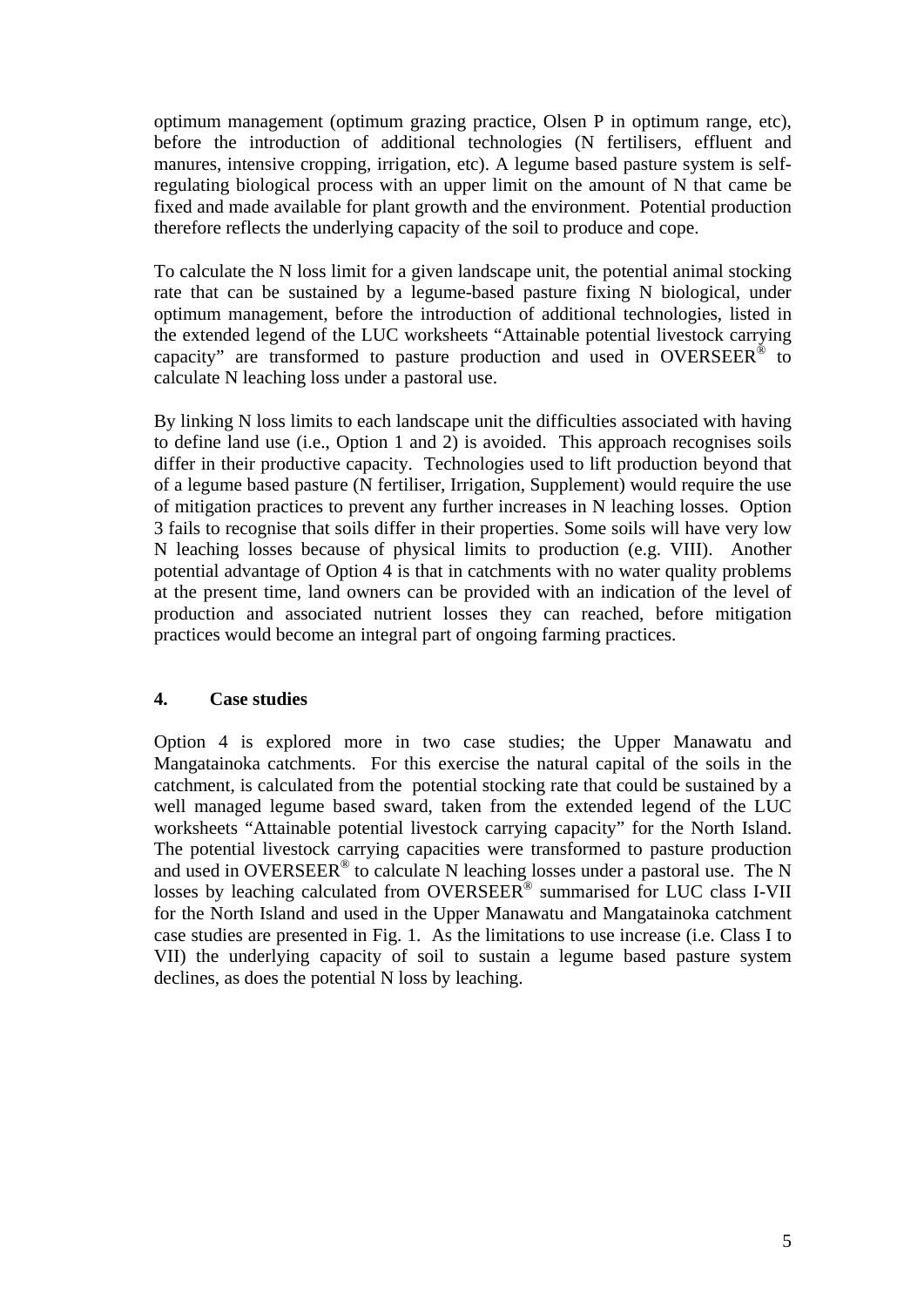

**Fig.1** Nitrate leaching loss calculated using OVERSEER (Developed dairy operation, Annual rainfall 1200 mm) associated with the potential livestock carrying capacity of listed in the extended for LUC class I-VII in the North Island.

#### **4.1. Upper Manawatu Catchment**

The landscape in the Upper Manawatu catchment is dominated by Class VI, with sheep and beef the dominant land use, in particular in the catchment above Weber Road.



**Fig.2** LUC classes for the Upper Manawatu.

If all the soils in the Upper Manawatu catchment were farmed at 90% of potential as listed in the extended legend, and assuming a transmission coefficient of 0.5 for all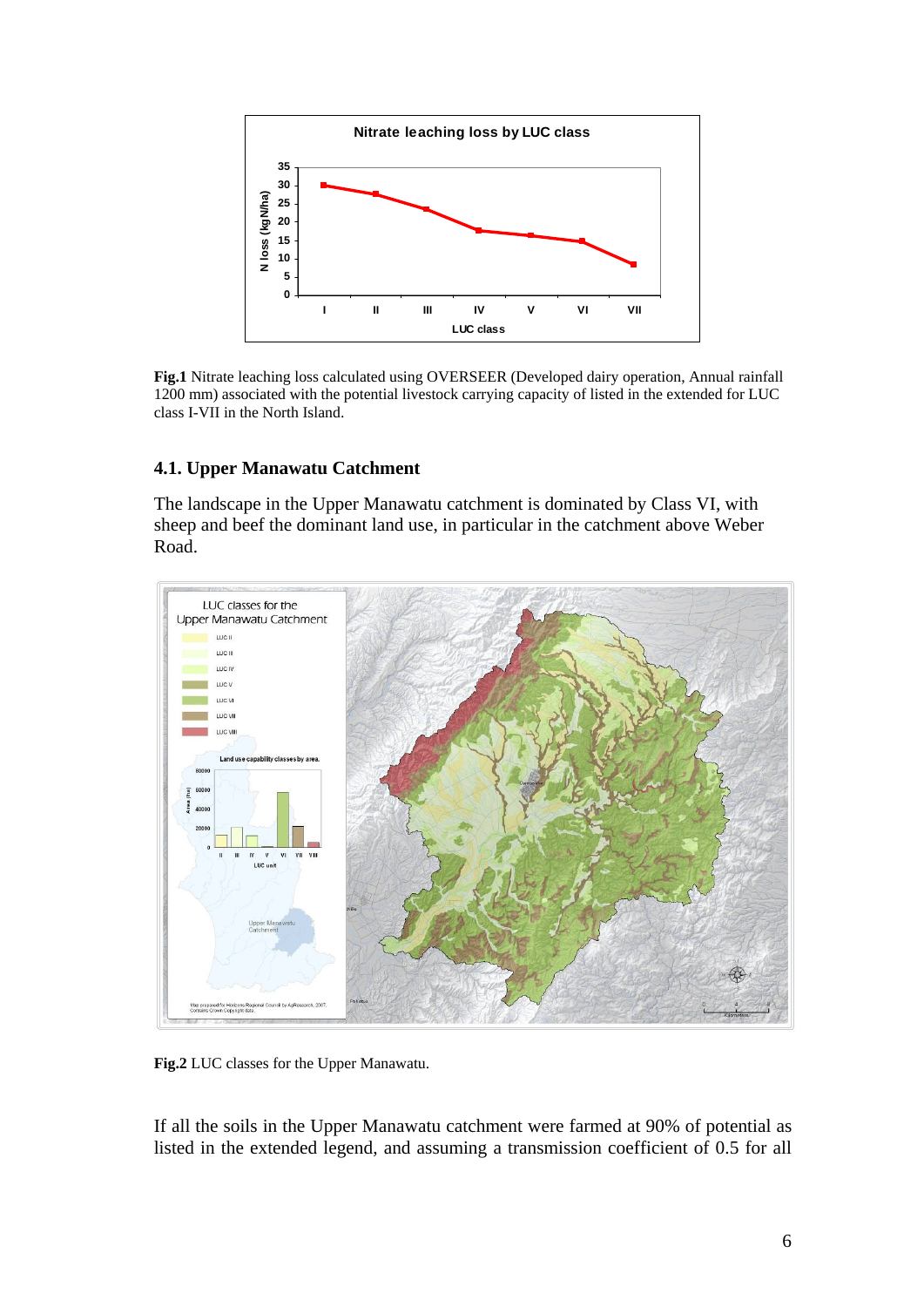| <b>LUC</b><br><b>class</b> | <b>Area</b><br>(ha) | <b>N</b> Loss based<br>on potential<br>production<br>kgN/ha/yr) | <b>Fraction</b><br>of<br><b>potential</b> | <b>Nitrate</b><br><b>Loss limit</b><br>kgN/ha/yr | <b>Transmission</b><br><b>Co-efficient</b> | <b>Total N</b><br>loading in<br>river<br>(kgN/yr) |
|----------------------------|---------------------|-----------------------------------------------------------------|-------------------------------------------|--------------------------------------------------|--------------------------------------------|---------------------------------------------------|
| H                          | 12424               | 27.4                                                            | 0.9                                       | 24.7                                             | 0.5                                        | 153348                                            |
| Ш                          | 20257               | 23.5                                                            | 0.9                                       | 21.1                                             | 0.5                                        | 213978                                            |
| IV                         | 11508               | 17.5                                                            | 0.9                                       | 15.8                                             | 0.5                                        | 90729                                             |
| V                          | 907                 | 16.3                                                            | 0.9                                       | 14.7                                             | 0.5                                        | 6666                                              |
| VI                         | 57254               | 14.5                                                            | 0.9                                       | 13.1                                             | 0.5                                        | 373897                                            |
| VII                        | 22108               | 8.3                                                             | 0.9                                       | 7.5                                              | 0.5                                        | 82431                                             |
| VIII                       | 5180                | 0.0                                                             | 0.9                                       | 0.0                                              | 0.5                                        | 0                                                 |
| <b>Total</b>               | 129638              |                                                                 |                                           |                                                  |                                            | 921049                                            |

land classes, the N loading in the river would be 921 tonnes annually. This is higher than current loadings in the river.

**Table 1** Area of each LUC class, calculated N loss associated with the potential productivity of the soils in each LUC class using Overseer and the contribution of the soils in each LUC to the N loading in Upper Manawatu river and average N loss per ha per yr if each LUC is farmed at 90% of potential.

The calculation in Table 1 was limited to the use of the potential for the "average" soil in each LUC class. The approach offers the potential to utilise site specific information, including soil type, drainage class, landscape type and geo-spatial position within the extended legend, along with rainfall to inform OVERSEER®. This would increase the accuracy of the calculated values.

| <b>LUC</b><br>class | <b>Area</b><br>(ha) | <b>N</b> Loss<br><b>based on</b><br><b>potential</b><br>production<br>(kgN/ha/yr) | <b>Fraction</b><br>of<br><b>potential</b> | <b>Nitrate</b><br>loss limit<br>kgN/ha/yr | <b>Transmission</b><br><b>Co-efficient</b> | <b>Total N</b><br>loading in<br>river<br>(kgN/yr) |
|---------------------|---------------------|-----------------------------------------------------------------------------------|-------------------------------------------|-------------------------------------------|--------------------------------------------|---------------------------------------------------|
| $\mathbf{I}$        | 12424               | 27                                                                                | 0.75                                      | 20.6                                      | 0.5                                        | 127790                                            |
| III                 | 20257               | 23                                                                                | 0.75                                      | 17.6                                      | 0.5                                        | 178315                                            |
| IV                  | 11508               | 18                                                                                | 0.75                                      | 13.1                                      | 0.5                                        | 75608                                             |
| V                   | 907                 | 16                                                                                | 0.75                                      | 12.3                                      | 0.5                                        | 5555                                              |
| VI                  | 57254               | 15                                                                                | 0.75                                      | 10.9                                      | 0.5                                        | 311580                                            |
| VII                 | 22108               | 8                                                                                 | 0.75                                      | 6.2                                       | 0.5                                        | 68693                                             |
| VIII                | 5180                | $\Omega$                                                                          | 0.75                                      | 0.0                                       | 0.5                                        | $\Omega$                                          |
| <b>Total</b>        | 129638              |                                                                                   |                                           |                                           |                                            | 767541                                            |

**Table 2** Area of each LUC class, calculated N loss associated with the potential productivity of the soils in each LUC class using Overseer and the contribution of the soils in each LUC to the N loading in Upper Manawatu river and average N loss per ha per yr if each LUC is farmed at 75% of potential.

When the fraction of potential production is limited to 75% on all LUC classes, the N at the farm scale and the resulting N load in the river are very close to the present loading. If the short-term goal was to prevent any further increase in the N loading in the river the N loss values in column 5 provides an N loss limit, before requiring the introduction of a mitigation practice. If the long-term goal is a reduction on the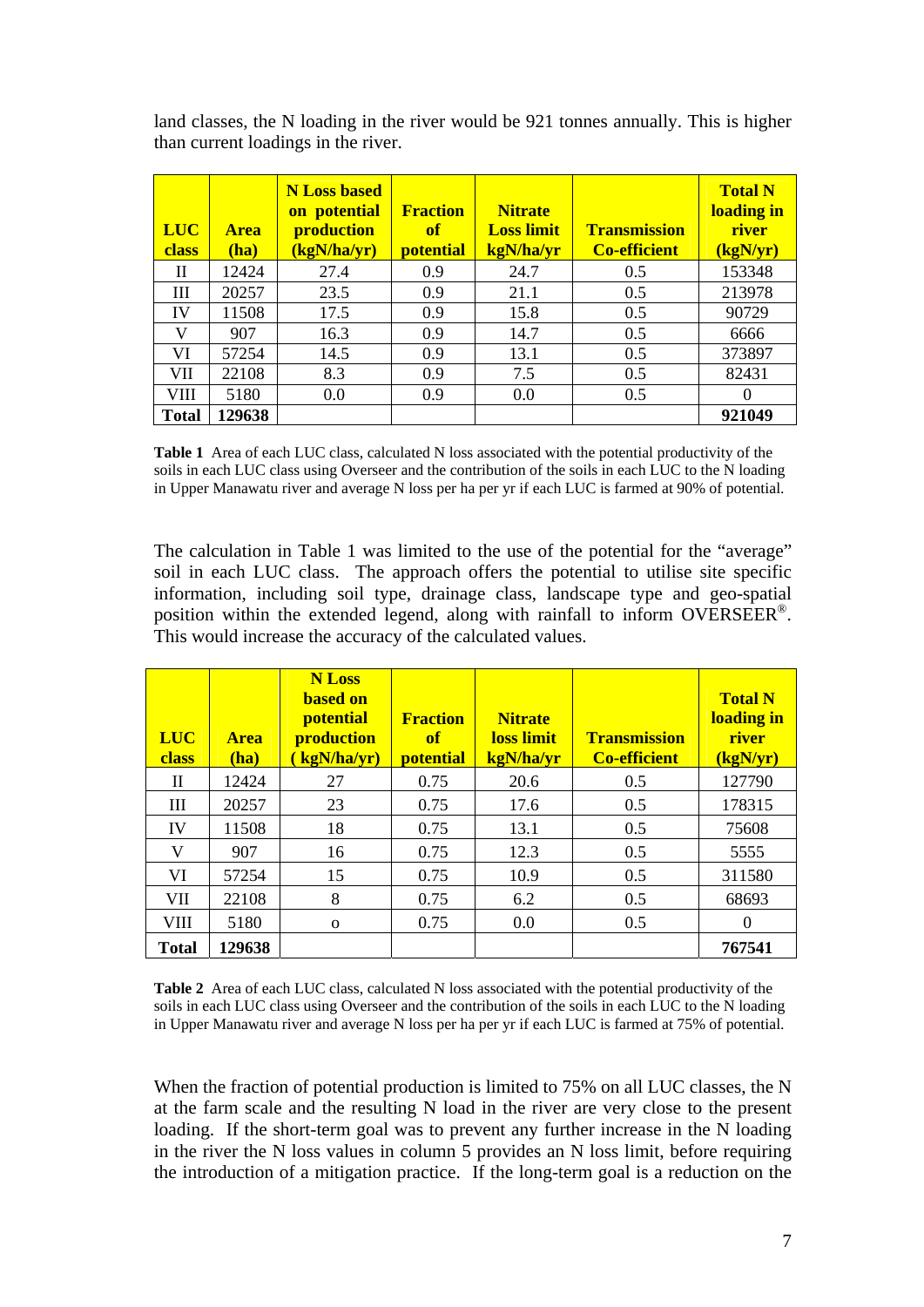current N loading in the river, then an adjustment can be made to the fraction of potential production that is permissible, before a mitigation strategy must be initiated. The major strength of this approach is that in calculating the limit it considers the whole catchment. Further it is not prescriptive, but rather places a limit on the emission, or farm loss, above which a mitigation practice must be employed, rather than an input cap. The approach also offers the opportunity to engage directly and in a very transparent way with land owners and the wider community in setting the targets, without being prescriptive.

#### **4.2. Mangatainoka catchments**

The Mangatainoka catchment has 18,500 ha of Class I-IV and the balance is Class VI-VIII. Dairying covers approx. 14,500 ha and sheep and beef approx. 22,823 ha. The average rainfall used in the following calculation was 1600 mm



**Fig.3** LUC classes for the Mangatainoka.

In the following analysis the calculated N loss for the "average" soil in each LUC class used in the Upper Manawatu analysis was used in the Mangatainoka catchment, despite the average rainfall in the catchment being 250-400 mm higher than in the Upper Manawatu.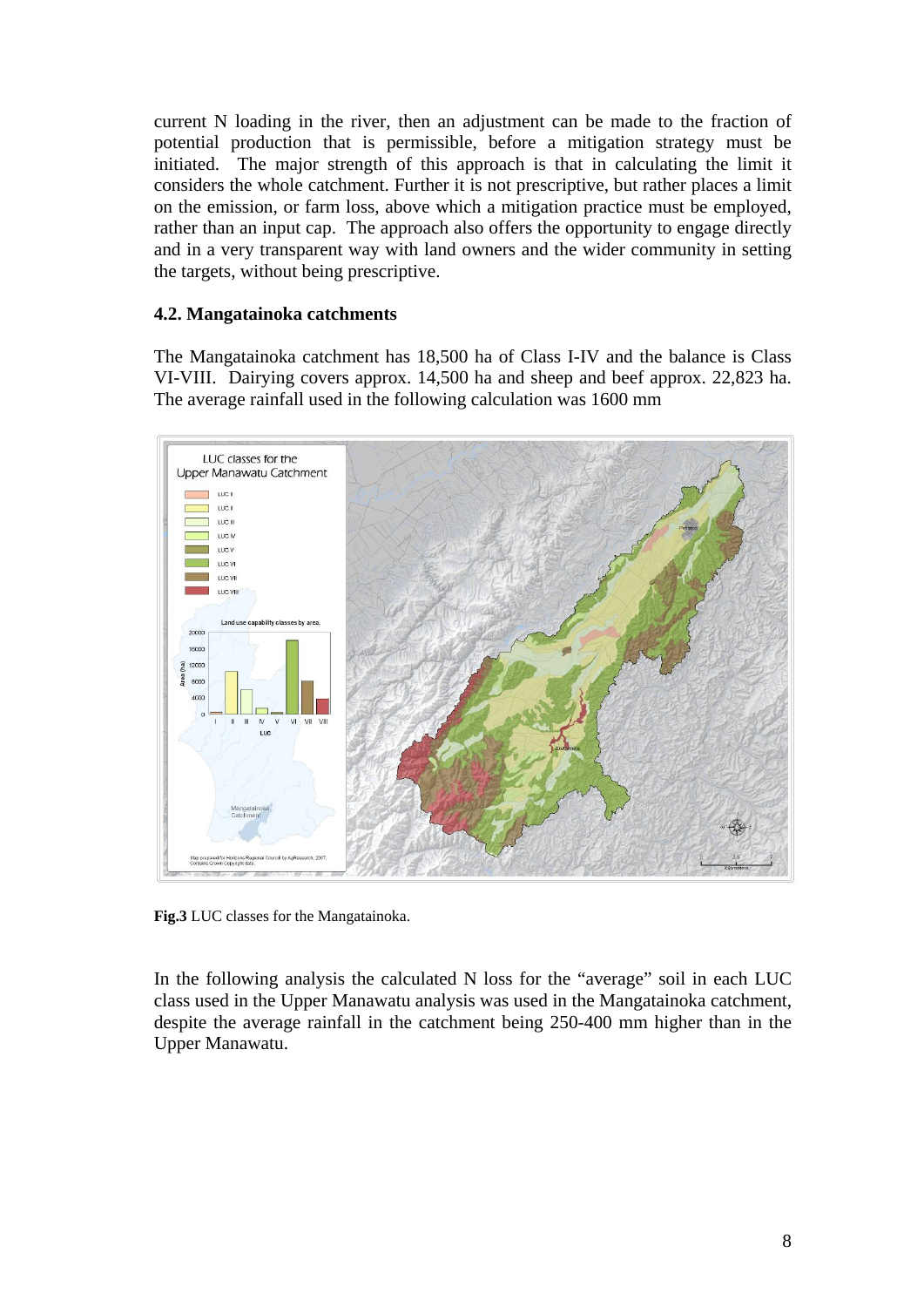| <b>LUC</b><br>class | <b>Area</b><br>(ha) | <b>N</b> Loss based<br>on potential<br>production<br>(kgN/ha/yr) | <b>Fraction</b><br>of<br><b>potential</b> | <b>Nitrate</b><br>loss limit<br>kgN/ha/yr | <b>Transmission</b><br><b>Co-efficient</b> | <b>Total N</b><br>loading in<br>river<br>(kgN/yr) |
|---------------------|---------------------|------------------------------------------------------------------|-------------------------------------------|-------------------------------------------|--------------------------------------------|---------------------------------------------------|
| L                   | 549                 | 30                                                               | 0.90                                      | 27                                        | 0.5                                        | 7412                                              |
| H                   | 10,394              | 27                                                               | 0.90                                      | 25                                        | 0.5                                        | 128292                                            |
| Ш                   | 6,074               | 23                                                               | 0.90                                      | 21                                        | 0.5                                        | 64161                                             |
| IV                  | 1,498               | 18                                                               | 0.90                                      | 16                                        | 0.5                                        | 11810                                             |
| V                   | 409                 | 16                                                               | 0.90                                      | 15                                        | 0.5                                        | 3006                                              |
| VI                  | 18,110              | 15                                                               | 0.90                                      | 13                                        | 0.5                                        | 118267                                            |
| VII                 | 8,057               | 8                                                                | 0.90                                      | 7                                         | 0.5                                        | 30041                                             |
| VIII                | 3,874               | $\overline{0}$                                                   | 0.90                                      | $\theta$                                  | 0.5                                        | 0                                                 |
| <b>Total</b>        | 48965               |                                                                  |                                           |                                           |                                            | 362988                                            |

**Table 3** Area of each LUC class, calculated N loss associated with the potential productivity of the soils in each LUC class using Overseer and the contribution of the soils in each LUC to the N loading in Upper Manawatu river and average N loss per ha per yr if each LUC is farmed at 90% of potential.

Using these values when all the soils in the Mangatainoka are farmed at 90% of potential as listed in the extended legend and assuming a transmission coefficient of 0.5 for all land classes the N loading in the river would be 363 tonnes. This is much lower than the current N loadings in the river, reflecting in part the use of average N loss values in the calculation. These analysis need to be run with N losses calculated for this environment.

| <b>LUC</b><br><b>class</b> | <b>Area</b><br>(ha) | <b>Nitrate Loss</b><br><b>based on</b><br><b>potential</b><br>production<br>(kgN/ha/yr) | <b>Fraction</b><br>of<br><b>potential</b> | <b>Nitrate</b><br>loss limit<br>kgN/ha/yr | <b>Transmission</b><br><b>Co-efficient</b> | <b>Total N</b><br>loading in<br>river<br>(kgN/yr) |
|----------------------------|---------------------|-----------------------------------------------------------------------------------------|-------------------------------------------|-------------------------------------------|--------------------------------------------|---------------------------------------------------|
|                            | 549                 | 30.0                                                                                    | 0.75                                      | 23                                        | 0.5                                        | 6176                                              |
| П                          | 10,394              | 27.4                                                                                    | 0.75                                      | 21                                        | 0.5                                        | 106910                                            |
| III                        | 6,074               | 23.5                                                                                    | 0.75                                      | 18                                        | 0.5                                        | 53467                                             |
| IV                         | 1,498               | 17.5                                                                                    | 0.75                                      | 13                                        | 0.5                                        | 9842                                              |
| V                          | 409                 | 16.3                                                                                    | 0.75                                      | 12                                        | 0.5                                        | 2505                                              |
| VI                         | 18,110              | 14.5                                                                                    | 0.75                                      | 11                                        | 0.5                                        | 98556                                             |
| VII                        | 8,057               | 8.3                                                                                     | 0.75                                      | 6                                         | 0.5                                        | 25034                                             |
| VIII                       | 3,874               | 0.0                                                                                     | 0.75                                      | $\theta$                                  | 0.5                                        | $\Omega$                                          |
| <b>Total</b>               | 48965               |                                                                                         |                                           |                                           |                                            | 302490                                            |

**Table 4** Area of each LUC class, calculated N loss associated with the potential productivity of the soils in each LUC class using Overseer and the contribution of the soils in each LUC to the N loading in Upper Manawatu river and average N loss per ha per yr if each LUC is farmed at 75% of potential.

When the fraction of potential is reduced to 75% then the loadings are approaching the long-term N loading for the river.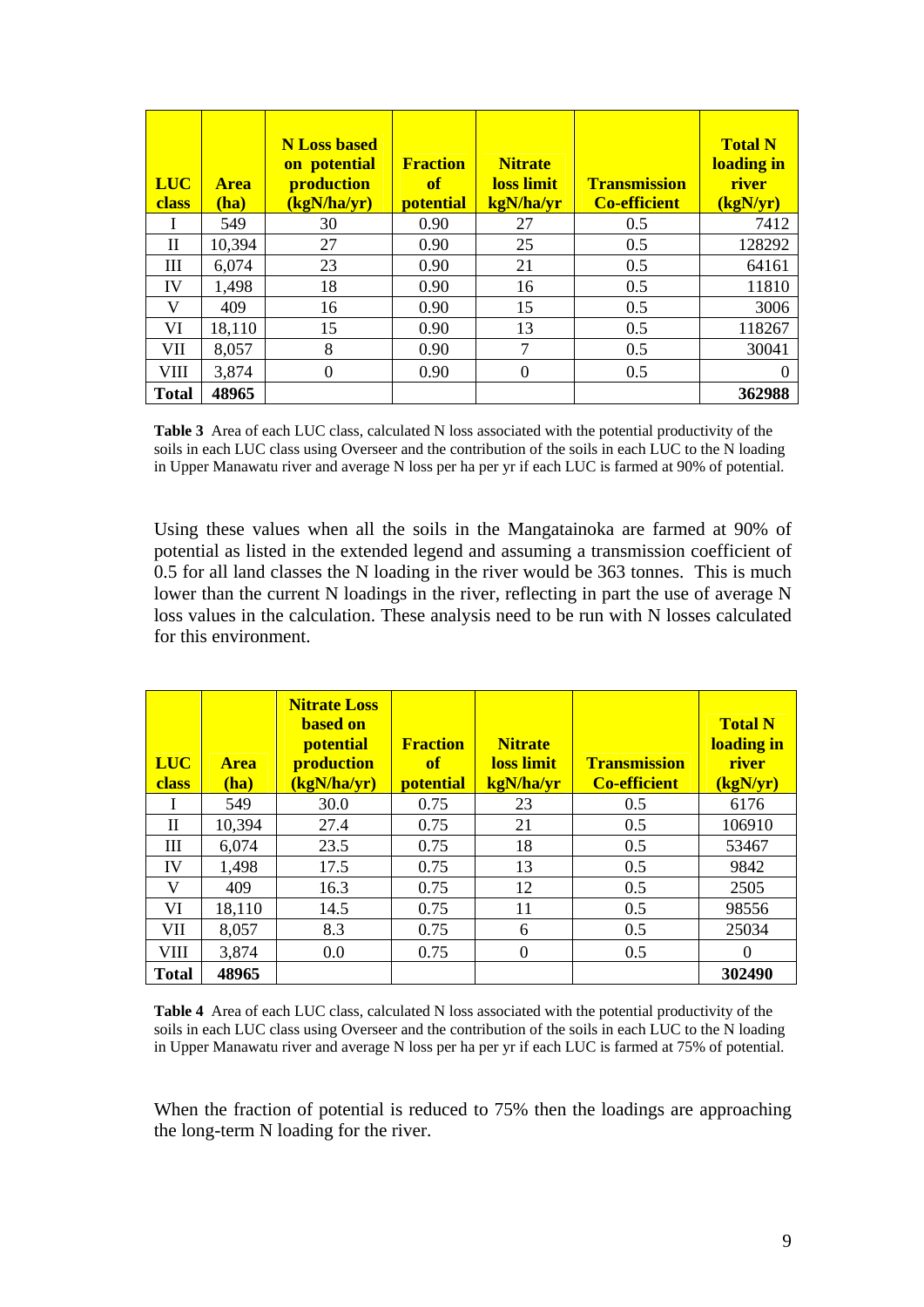#### **5. Calculating the N loss limit on-farm**

At the farm scale, the N loss limit could be calculated using the information in the NZLRI, or from information obtaining from on-farm mapping (Fig. 4). Horizons Regional Council has a copy of the NZLRI in its data base, so individual landowners could request the required information for their land holdings. This input data is required in OVERSEER to calculate the N loss limit for that land holding.

Recognising the NZLRI was designed to provide an indication of the distribution of soils at the district, rather than the paddock scale, it could be used as a first approximation, with the land owner having the opportunity to obtain a more detailed soil map and calculating N loss limits from the paddock scale information, along with local rainfall data if available.

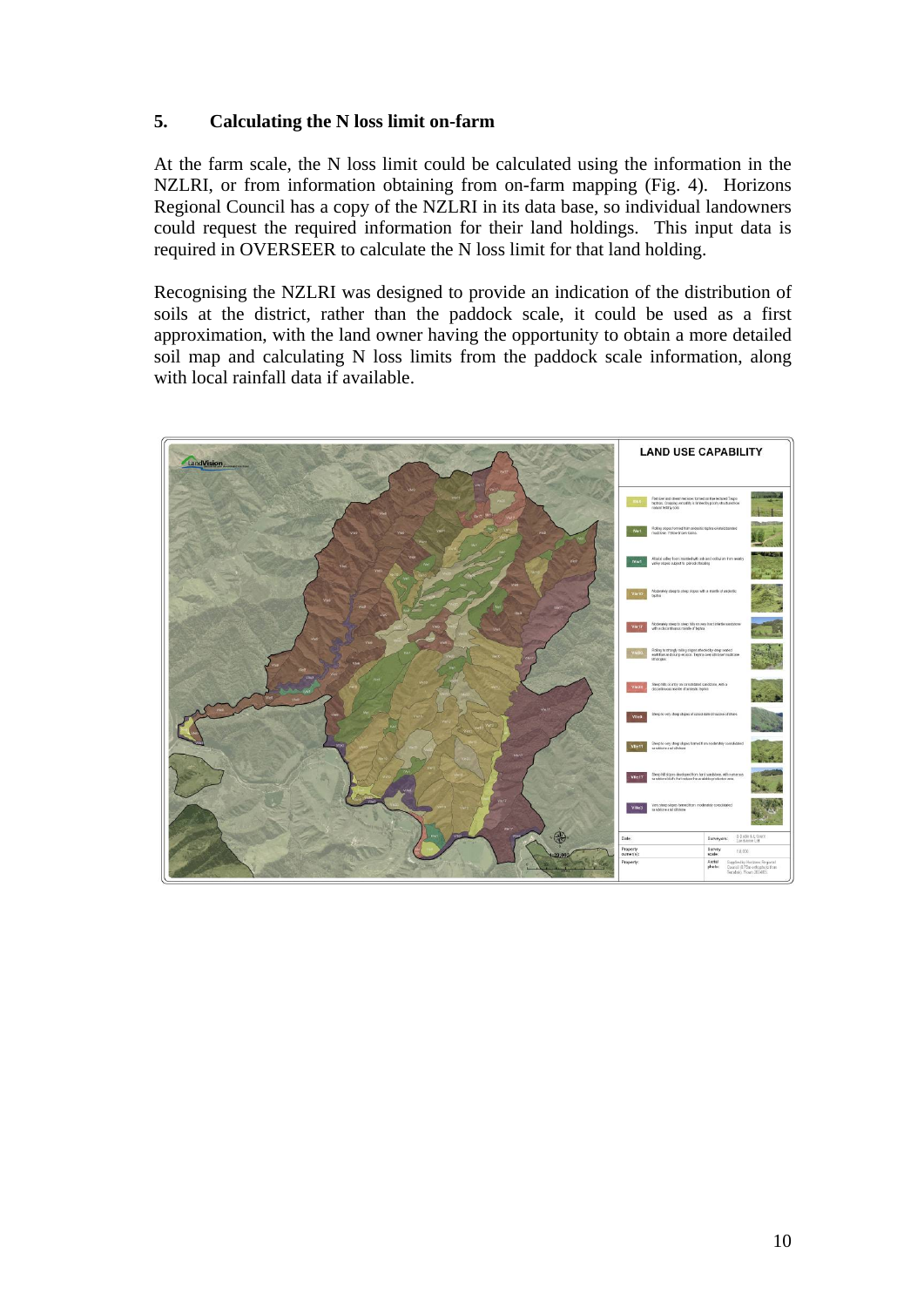

**Fig.4** LUC units for a farm mapped at the paddock scale (top) and taken from the NZLRI (bottom).

#### **6. Next step**

The approach of allocating **nutrient loss limit based on the natural capital of the soil in the catchment** offers a basis for developing policy that is linked directly to the underlying natural biophysical resources in the catchment, irrespective of current land-use or future options. We stress that this is independent of current land use and places no restrictions on future land use options. It provides all land users in the catchment with certainty by defining a nutrient loss limit based on the suite of soils they own, beyond which resource consent would be required, that included a nutrient budget and mitigation strategy. The approach offers the opportunity for innovation and to engage directly and in a very transparent way with land owners and the wider community in setting the targets

To inform future debate, and assist in refining current policy using this approach, the following issues require further examination including a review of natural-resource based policy initiatives elsewhere in the world. There is the potential for using the approach as a trading scheme, testing of the approach with landowners in the region operating a range of intensive land uses in catchment with different geophysical configurations, assessing the influence of the resolution of land based information on the calculated values, an examination of the efficiency of resource use when allocating nutrient loss limits based on the soils natural capital and the availability of and effectiveness of mitigation options to land owners farming landscapes with different potentials and limitations to use**.** 

He we suggest in more detail what might, in bullet form, be worth assessing